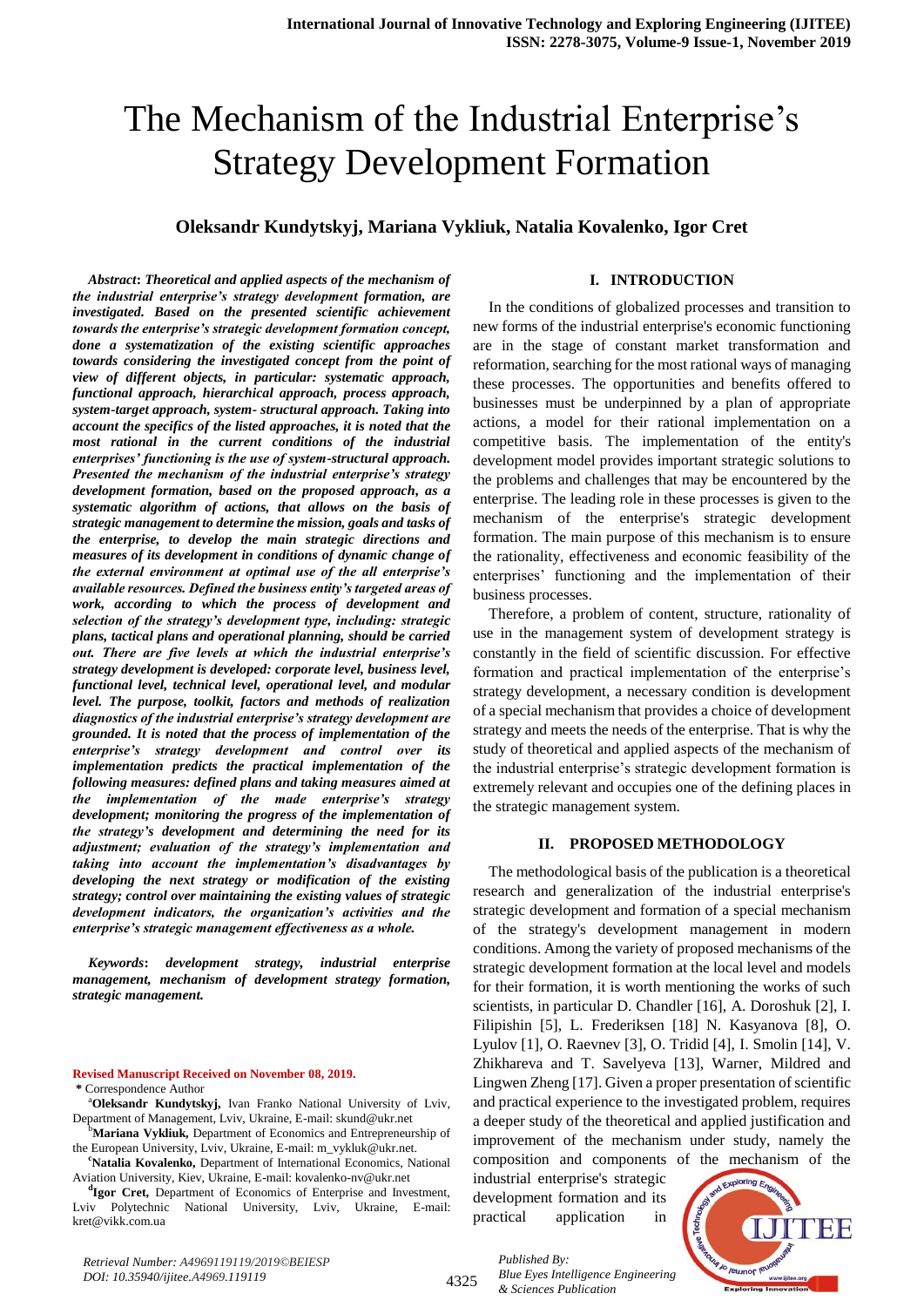## **The Mechanism of the Industrial Enterprise's Strategy Development Formation**

unstable and crisis conditions of a competitive economy.

## **III. RESULT ANALYSIS AND DISCUSSION**

The problems' research of the industrial enterprise's strategic development, in terms of its activation and formation of the appropriate mechanism, is devoted to the works of many scientists, the vast majority of whom present the enterprise's strategy development in the context of the mechanism management of the enterprise's development and only in some scientific works the mechanism is considered, of the industrial enterprise's strategy development formation [1, 8, 16] (Table 1), by which the authors understand the set of organizational, management and economic tools of influence on the business entity.

According to the results of the conducted analysis, the presented mechanisms can be used to form the industrial enterprise's strategy development only under certain adaptation to changes in both external and internal environment and market needs. At the same time, none of them is designed to form the enterprise's strategy development, but requires an individual approach to a particular enterprise and its needs.

Taking into account the intensity of scientific knowledge and formation of the enterprise's strategic development concept, the systematization of existing scientific approaches to consider the studied concept from the point of view of different objects, was carried out (Fig. 1).

|  |  |  |  |  | Table 1 - Brief description of the mechanisms that can be used to formulate the industrial enterprise's strategy |
|--|--|--|--|--|------------------------------------------------------------------------------------------------------------------|
|--|--|--|--|--|------------------------------------------------------------------------------------------------------------------|

| development                                                   |                                                                                                                   |                                                                                                                                              |  |  |
|---------------------------------------------------------------|-------------------------------------------------------------------------------------------------------------------|----------------------------------------------------------------------------------------------------------------------------------------------|--|--|
| The authors of                                                | The mechanism's content                                                                                           | The mechanism's directionality                                                                                                               |  |  |
| the mechanisms                                                |                                                                                                                   |                                                                                                                                              |  |  |
| O. Lyulyov                                                    | Presented, step by step, the mechanism's structural and                                                           | Oriented on the identification and analysis of trends, observed in the                                                                       |  |  |
| $[1, p. 144-146]$                                             | logical scheme of the machine-building enterprises' strategy                                                      | company, the company's viability is defined, analysis of the factors'                                                                        |  |  |
| Analysis                                                      | development implementation, which takes into account the                                                          | influence on the increase of the target function; the process of a direct                                                                    |  |  |
| microlevel                                                    | main stages of its formation and includes the content and                                                         | strategy's development implementation; control and fixing the                                                                                |  |  |
|                                                               | order of works, following a clearly defined algorithm, aimed                                                      | strategy's development implementation; the ending results of the                                                                             |  |  |
|                                                               | at improving the results, objectivity and representativeness                                                      | enterprise's strategy development implementation.                                                                                            |  |  |
|                                                               | of the main stages.                                                                                               |                                                                                                                                              |  |  |
| N. Kasyanova                                                  | Formed the mechanism of the enterprise's bifurcation                                                              | The advantage of this or that alternative strategic development option                                                                       |  |  |
| [8, p.296]                                                    | management, which is based on the identification of critical                                                      | is far from straightforward, since each of them has its own                                                                                  |  |  |
| Analysis                                                      | points of the enterprise's development and the need to                                                            | advantages and disadvantages. The process of the strategy's                                                                                  |  |  |
| microlevel and                                                | substantiate the choice of the most effective way of                                                              | development direct implementation is proposed to be divided into a                                                                           |  |  |
| macrolevel                                                    | development, through the selection of the most rational                                                           | number of stages: strategy launch (legitimization); strategy                                                                                 |  |  |
|                                                               | enterprise's strategy development, in terms of the principle                                                      | implementation; correction; the strategy's implementation ending.                                                                            |  |  |
|                                                               | of their integration and profiling by the product's<br>nomenclature.                                              |                                                                                                                                              |  |  |
| A. Chandler                                                   |                                                                                                                   |                                                                                                                                              |  |  |
|                                                               | Offered the theoretical foundations and a practical                                                               | The evaluation process of the external environment, organizational                                                                           |  |  |
| [16]<br>mechanism of the enterprise's strategy implementation |                                                                                                                   | goals' formation, making decisions aimed at creating and retaining                                                                           |  |  |
| Analysis<br>microlevel and                                    | through the situation's evaluation inside and outside the<br>company, making possible directions of the company's | competitive advantages that can provide business profits in the long<br>run. As a basis for the strategy's selection and implementation, the |  |  |
| macrolevel                                                    | strength using, choosing the best of the identified                                                               | author, first of all, looks at the historical background of the country or                                                                   |  |  |
|                                                               | alternatives and developing a detailed tactical plan, aimed                                                       | region.                                                                                                                                      |  |  |
|                                                               | at, step by step, of the chosen strategy's implementation and                                                     |                                                                                                                                              |  |  |
|                                                               | its monitoring.                                                                                                   |                                                                                                                                              |  |  |
|                                                               |                                                                                                                   |                                                                                                                                              |  |  |
|                                                               |                                                                                                                   | Defines the mechanism of the strategy's development formation, as a<br>set of interrelated elements of the strategy's development            |  |  |
|                                                               | <b>Systematic approach</b>                                                                                        | implementation, due to complex management of all its elements.                                                                               |  |  |
|                                                               |                                                                                                                   |                                                                                                                                              |  |  |
|                                                               |                                                                                                                   |                                                                                                                                              |  |  |

| Systematic approach        | set of interferated elements of the strategy's development<br>implementation, due to complex management of all its elements.                                                                                                                         |
|----------------------------|------------------------------------------------------------------------------------------------------------------------------------------------------------------------------------------------------------------------------------------------------|
| <b>Functional approach</b> | •Describes the mechanism of the strategy's development formation<br>through the interconnections of the elements.                                                                                                                                    |
|                            |                                                                                                                                                                                                                                                      |
| Hierarchical approach      | Considers the process of the enterprise's strategy development<br>formation from the position of management levels as a consistent<br>operationalization into a general, business (business strategy) and<br>portfolio of functional sub-strategies. |
|                            |                                                                                                                                                                                                                                                      |
| Process approach           | Defines the mechanism of the strategy's development formation, as<br>the current order, or the sequence of strategic decisions making.                                                                                                               |
|                            |                                                                                                                                                                                                                                                      |
| System-targeted approach   | It is based on the target mechanism of the strategy's development<br>formation, as a system of goals.                                                                                                                                                |
|                            |                                                                                                                                                                                                                                                      |
| System-structural approach | Considers the mechanism of the strategy's development formation<br>as a structured set of elements, subsystems, methods and tools of<br>influence of the enterprise on the strategic development of the<br>enterprise.                               |

**Fig. 1.Approaches to defining the formation mechanism of the industrial enterprise's strategy development**

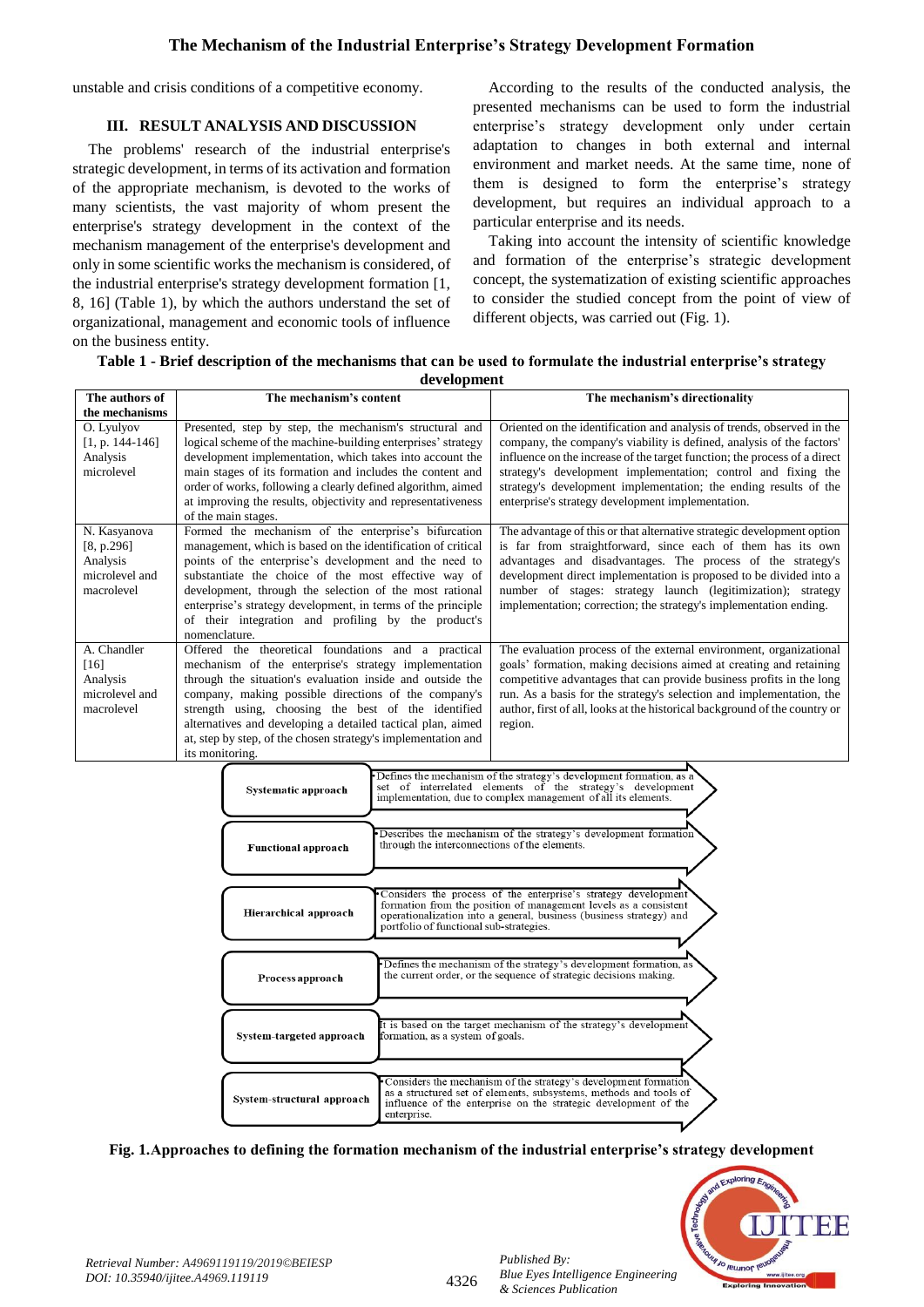Exploring the concept of "mechanism" should note its complex and systematic nature. In terms of the enterprise's strategy development, the term "mechanism" can be interpreted as an economic category, which should be understood, as a system of elements, processes, techniques and methods that interact closely with each other and become an important tool for solving common tasks and achieving long-term goals of the enterprise's existence through making the right and timely management decisions.

Based on the above approaches, we believe that from the standpoint of forming the industrial enterprise's strategy development, the most appropriate is a system-structural approach, which defines the mechanism under study, as a system algorithm and allows on the basis of strategic management to determine the mission, goals and tasks of the enterprise, to develop the main strategic directions and measures of its development in the conditions of dynamic change of the external environment with optimal use of all available resources of the enterprise.

In today's changing conditions, the industrial enterprise's strategy development formation must occur through an appropriate algorithm, which should be understood as a systematic process that has a set of rules that must be followed during the strategy's implementation; has a clear sequence of actions aimed at identifying results and overcoming existing and potential problems; has adequate resource and organizational and economic support (Fig. 2).

| Stage 1 | Selection of an object of the industrial enterprise's strategy<br>development                                         |
|---------|-----------------------------------------------------------------------------------------------------------------------|
|         |                                                                                                                       |
|         | · Determination of a purpose, principles and functions, key<br>problems of the enterprise's development and effective |
| Stage 2 | indicators of the strategy implementation                                                                             |
|         |                                                                                                                       |
|         |                                                                                                                       |
|         | Strategic analysis of evaluating alternative options for the<br>enterprise's development                              |
| Stage 3 |                                                                                                                       |
|         |                                                                                                                       |
|         |                                                                                                                       |
|         | · Definition and formation of resource provision of the                                                               |
|         | strategy's implementation                                                                                             |
| Stage 4 |                                                                                                                       |
|         |                                                                                                                       |
|         |                                                                                                                       |
|         |                                                                                                                       |
|         | • Choosing an overall strategy, or a combination of them                                                              |
| Stage 5 |                                                                                                                       |
|         |                                                                                                                       |
|         |                                                                                                                       |
|         |                                                                                                                       |
|         | Making a plan and measures for the strategy's                                                                         |
| Stage 6 | implementation                                                                                                        |
|         |                                                                                                                       |
|         |                                                                                                                       |
|         |                                                                                                                       |
|         | A process of implementation of the enterprise's strategy                                                              |
| Stage 7 | development and a control of its implementation                                                                       |
|         |                                                                                                                       |
|         |                                                                                                                       |
|         |                                                                                                                       |
|         | • Evaluation of the implementation's effectiveness of the                                                             |
|         | industrial enterprise <sup>5</sup> s strategy development                                                             |
| Stage 8 |                                                                                                                       |
|         |                                                                                                                       |
|         |                                                                                                                       |

#### **Fig. 2.The algorithm of implementation of formation mechanism of the industrial enterprise's strategy development**

It will provide systematic actions, a comprehensive combination of principles, functions, methods and tools, and

potential outcomes that are determined by the specific effectiveness, mission and goals of the strategy's development.

The implementation of the strategy's development process is carried out in five stages: corporate level, business level, functional level, technical level, operational level and modular level (Table 2).

| Table 2 - Characterization of making levels of the |
|----------------------------------------------------|
| industrial enterprise's strategy development [8,   |
| pp.360-361]                                        |

| $N_2$          | The level of<br>strategy<br>development | <b>Process characteristics</b>                                                                                                                                                                                                                                                                                                    |  |
|----------------|-----------------------------------------|-----------------------------------------------------------------------------------------------------------------------------------------------------------------------------------------------------------------------------------------------------------------------------------------------------------------------------------|--|
| $\mathbf{1}$   | Corporate<br>level                      | It is developed in a theoretical form. The<br>head of the enterprise is responsible for its<br>implementation. This level has a<br>perspective development and aims at<br>developing long-term goals. On the basis<br>of goals and tasks of this level, the whole<br>scheme of the enterprise's functioning<br>process, is built. |  |
| $\overline{c}$ | <b>Business</b><br>level                | This level defines specific boundaries of<br>activity by setting goals and tasks;<br>determines what the enterprise needs to<br>achieve specifically (goals), what it needs<br>to do (tasks). From the goals of this level<br>depends on how the company will be able<br>to position itself in the market.                        |  |
| 3              | Functional<br>level                     | Defines an activity direction of a<br>functional service within one business<br>area. This level is aimed at achieving the<br>goals and tasks, set at the business level.                                                                                                                                                         |  |
| $\overline{4}$ | Operational<br>level                    | At this level, the processing of the results,<br>obtained from the functional level, is<br>determined.                                                                                                                                                                                                                            |  |
| 5              | Modular<br>level                        | At this level, overall control over the<br>strategy's implementation, is exercised.                                                                                                                                                                                                                                               |  |

On the basis of the proposed algorithm we suggest to consider more thoroughly the stages of the industrial enterprise's strategy development formation.

**Stage 1. Selection of an object of the industrial enterprise's strategy development.**

The objects of the industrial enterprise's strategy development are various changes (internal and external) in different spheres of the enterprise's activity, determined by the chosen development strategy. Factors of an external nature determine a set of objects and conditions, with which an industrial entity interacts directly and, in particular, which objects to consider when formulating its development strategy. These changes are the result of the interaction of economic objects, their properties and parameters. Socio-economic changes in the enterprise's system are objective in nature, they are independent of the will and desire of a person (a subject of the strategy's development implementation, owners, managers, employees, investors, creditors, etc.) [14]. There are strategic and tactical changes. The first are well-thought-out, based on a comprehensive analysis and designed for a relatively long-term perspective.

Tactical changes occur as a reaction to a situation; they do not require such serious and



*Published By: Blue Eyes Intelligence Engineering & Sciences Publication*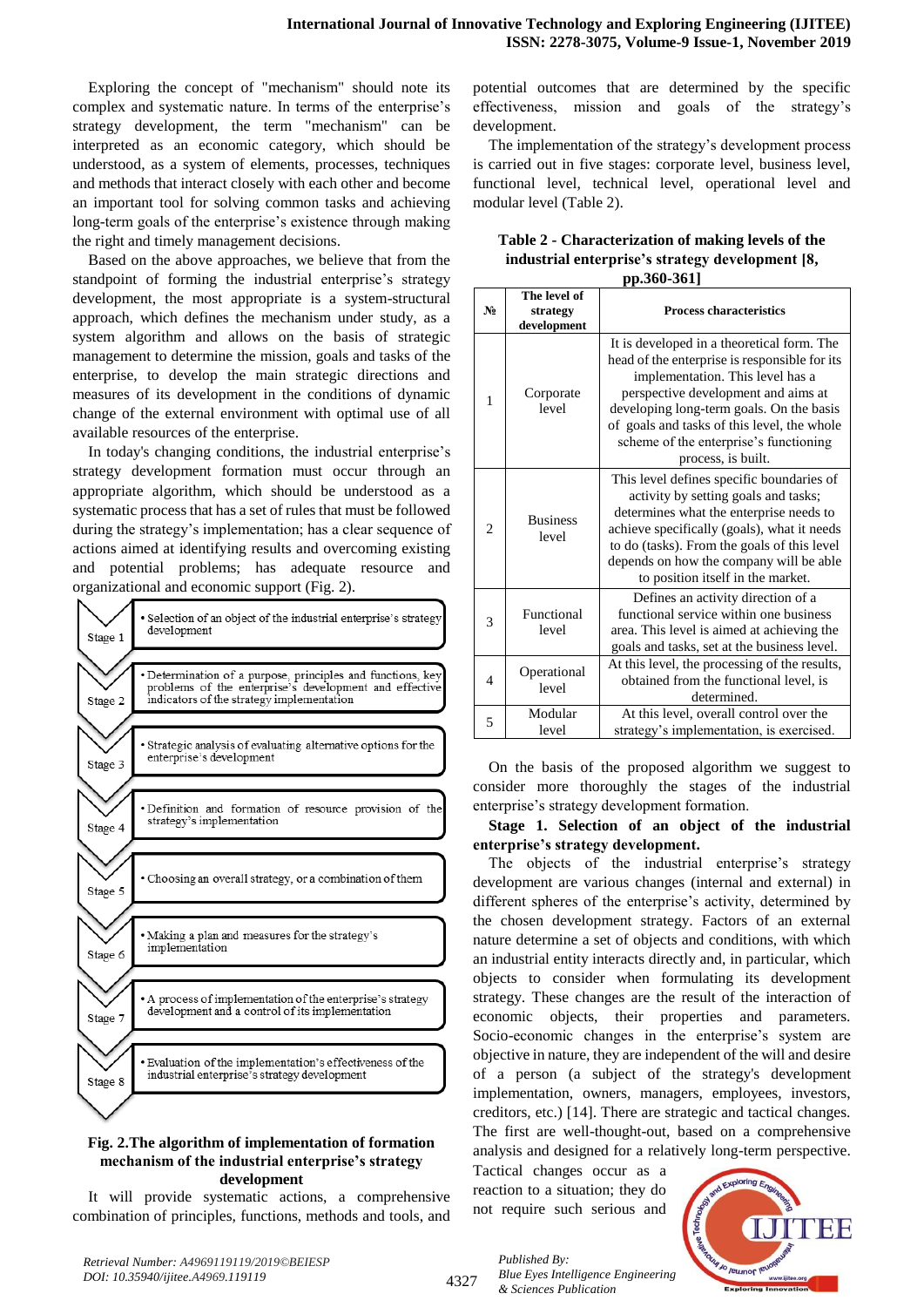long-term preparation for implementation, acting primarily as a support for strategic changes [8, p.144]. In particular, strategic changes are aimed at increasing employees' competence and stimulating them; modification of organizational structure and management style, corporate culture; formation of new information technology and strategic thinking of the company, etc.

## **Stage 2. Determination of a purpose, principles and functions, key problems of the enterprise's development and effective indicators of the strategy implementation.**

The main goal of the industrial enterprise's strategy development is to increase the level of the industrial enterprise's development efficiency, to achieve a stable financial status, competitive functioning and development. The formation of the industrial enterprise's strategy development should take into account the specificity of the investigated enterprise's production processes, its branch affiliation. First of all, it should be aimed at eliminating the disproportions that appear as a result of deviations from the planned enterprise's strategy in space and time; second, the creation of disproportions (contradictions) and adaptation to changes, as sources of further the enterprise's strategic development; thirdly, it should be aimed at increasing the enterprise's competitiveness in the market and among other enterprises of the industry; fourthly, it should be aimed at expanding the field of activity to ensure of making an additional profit; fifth, to reach a new level of high-tech and innovative development.

The methodological procedure of a mission and goals definition of the industrial enterprise's strategy development, is as follows: 1) the tendencies are specific to the enterprise, are investigated; 2) the mission and goals of the enterprise's strategy development, are established; 3) the matrix (tree) of goals as a whole, is determined; 4) priority of goals is formed: by the levels of strategy implementation; by the areas of activity (marketing, financial, innovative, production, technological, organizational, management).

The objectives of modeling of the enterprise's development include: creation of a target image of the enterprise's strategic development according to its needs; study of prediction of a desired image of the enterprise's future development for management purposes; study of the enterprise's readiness and ability to develop in certain areas; exploring the enterprise's development boundaries under certain initial given conditions; study of the enterprise's development dependency on the influence of factors and the resources using; study of the enterprise's transition process from one state to another in the context of the enterprise's development as a result; investigation of possible ways (variants) of development depending on certain initial conditions and possible probabilities; using of scenario analysis for the enterprise's development for management purposes [15, p.54].

Rationality and efficiency of the industrial enterprise's strategy development formation is ensured by a number of principles' implementation, which represent the basic provisions and widespread rules of actions and properties of business processes [2, p. 110-111]:

1. Basic principles: controllability, adequacy, planning, inter-system and internal system compatibility, continuity of development, variability, conformity to a mechanism of the

strategy's formation to the enterprise's general management system, for which it was created, economy, feedback.

2. Derived principles: orientation towards the long-term global goals of the economic system's enterprise and economic interests of its owners; multi-variant of possible development directions, which are caused by, the external environment dynamics of the enterprise's activity; strategy's development continuity, constant adaptation of changes in internal and external environment; strategy's development complexity, strategic decisions coordination by separate directions of the enterprise's activity, types of resources, functions, etc.

In the process of the enterprise's strategy development formation, the main goal and principles are realized through the fulfillment of a number of functions: prediction (planning), organizing and coordinating, stimulating and activating, monitoring and control, information function, goal recognition.

One of the mechanism formation's organizational components of the industrial enterprise's strategy development is a set of tactical and strategic ways and tools that serve as a methodological basis for a strategy's development formation and management of this process. The strategic toolkit is characterized by dynamism, in case, the dynamics of internal and external environment do not correspond to the strategy's predictions. Traditionally, the toolkit for the industrial enterprise's strategy development formation predicts the choice of strategy amongst the well-developed strategic alternatives.

Today, there is a well-developed toolkit, which is presented in Table 3.

| Group of           | <b>Methods</b>                                                                                                                                                                              | <b>Advantages</b>                                                                                                                            | <b>Disadvantages</b>                                                                                                              |
|--------------------|---------------------------------------------------------------------------------------------------------------------------------------------------------------------------------------------|----------------------------------------------------------------------------------------------------------------------------------------------|-----------------------------------------------------------------------------------------------------------------------------------|
| methods            |                                                                                                                                                                                             |                                                                                                                                              |                                                                                                                                   |
| Graphic<br>methods | The radial<br>diagram of<br>competitivenes<br>S<br>The polygon of<br>competitivenes<br>Ś                                                                                                    | Easy to use,<br>high degree of<br>clarity                                                                                                    | Does not allow to<br>define the value of<br>generalized<br>criterion of the<br>enterprise's<br>competitiveness                    |
| Matrix<br>methods  | Different types<br>of matrixes:<br>McKisey,<br>Shell, A.<br>Ansoff matrix,<br>etc.                                                                                                          | Allows to<br>conduct a<br>detailed<br>assessment of<br>development<br>strategy options                                                       | Does not take into<br>account the<br>different weight of<br>competitiveness<br>factors                                            |
| Index<br>methods   | Analysis of the<br>comparative<br>advantages of<br>competing<br>enterprises<br>Method based<br>on the theory of<br>effective<br>competition<br>Integral method<br>Self-assessment<br>method | Allows to<br>conduct a<br>detailed<br>assessment of<br>development<br>strategy options,<br>taking into<br>account the<br>complex<br>approach | <b>Takes</b><br>considerable time.<br>there is no<br>generally accepted<br>methodology for<br>the enterprise's<br>competitiveness |

**Table 3 - Types of tools for forming the strategy of the industrial enterprise's development [17, p.134]**



*Published By:*

*& Sciences Publication*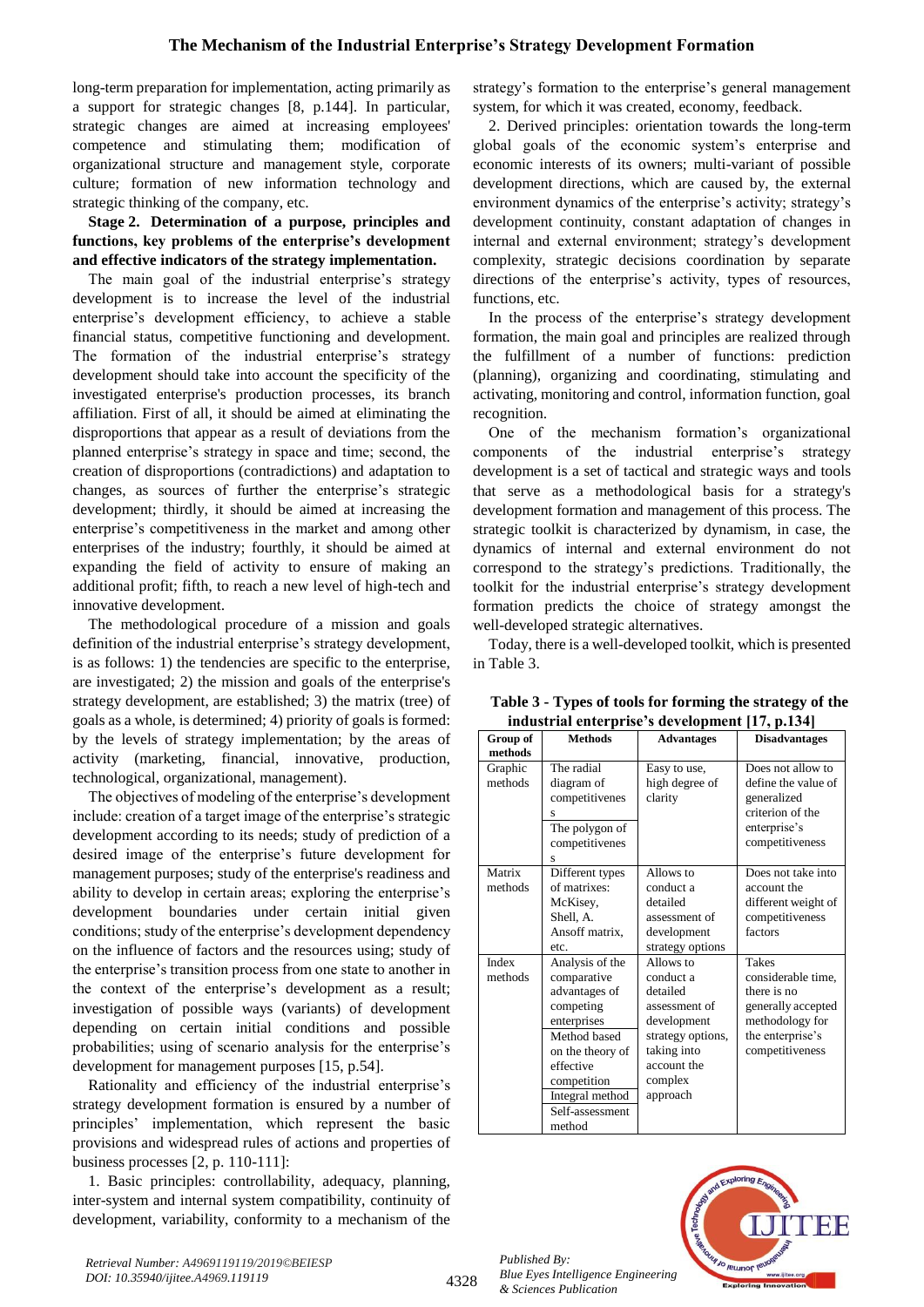#### **Stage 3. Strategic analysis of evaluating alternative options for the enterprise's development.**

An important step is the implementation of strategic analysis, which involves the evaluation of the enterprise's development alternative strategic options. Based on the conducted strategic analysis, priority goals are determined, among the set of selected, tasks and processes of the enterprise's development strategy are set, depending on the enterprise's needs. At this stage: the external and internal environment of direct and indirect influence is monitored; the evaluation of the enterprise's opportunities and threats; the evaluation of the enterprise's resource potential; the evaluation of the enterprise's position in the industry; the evaluation of the enterprise's readiness for changes. For such complex diagnostics, various methods of diagnostics are used: factor analysis, balanced system of indicators, PEST analysis, SWOT analysis, etc. Then, the evaluation of correctness and expediency of the set goals in accordance with the strategy development, are summarized. The end result of diagnostics is the evaluation of the enterprise's alternative options of strategic development, the enterprise's development indicators and test the risks of selected alternatives.

## **Stage 4. Definition and formation of resource provision of the strategy's implementation.**

An important element in the enterprise's strategy development is the definition of resource potential, which includes the organizational, labor, financial, technological, industrial, marketing and innovation component. The components' evaluation and diagnostics require special diagnostics and selection criteria, depending on a type of industrial enterprise, the size and direction of strategy development.

## **Stage 5. Choosing an overall strategy, or a combination of them.**

The next stage is a choice of the overall strategy, or a combination of them: the functional strategies formation, the strategy justification of the enterprise's innovative development, the choice of alternative strategies. Very often, in practice, the usage of the current strategy development, as the main one, to which additional strategies development are implemented to achieve the goal, namely [2, 6, 7, 9, 12, 17, 18]:

- *by the activity degree* (active and passive strategies development);

- *by the development degree* (growth strategy, limited growth strategy in case of quality changes, differentiation and focus strategies, leader strategy, attack strategy, follower strategy, Nisher strategy, expansive strategy, power strategy, niche strategy);

- *by the growth level* (concentrated growth strategies, integrated growth strategies, diversified growth strategies, reduction strategies), etc.

Together, all strategies form a set or matrix of development strategies. Their combination determines a model of the enterprise's development, stages and phases of development. At this stage, the selected strategy is evaluated, namely: the key success factors that characterize the development strategy; predicting the future results according to goals; identifying the alternative types of strategies. This allows you

to determine whether the chosen strategy will lead to the achievement of the company's goals.

## **Stage 6. Making a plan and measures for the strategy's implementation.**

The stage of the plan creation and measures for the strategy implementation includes: the process documentation and making a decision to carry out a comparative analysis of the selected strategies, the definition of the "Strategic set" of the organization, the strategy of specialized types of activities, the strategy of the main business subsystems. The strategy development includes: strategic plans (tasks, standards, organizational concept); tactical plans (business programs), operational planning.

Creating a strategy development is the basis for an overall the enterprise's strategic plan. The company chooses sections and indicators independently, based on its own positions, taking into account its own resources. For the strategy implementation, the resource needs are identified, the ways of their mobilization, the plan for creating and executing the budget strategy.

**Stage 7. A process of implementation of the enterprise's strategy development and a control of its implementation.**

The implementation process of the enterprise's strategy development and control over its implementation predicts the practical implementation of: defined plans and measures aimed at implementation of creating enterprise's development strategy; the progress monitoring of implementation of the development strategy and necessity definition for its correction; implementation evaluation of the strategy and taking into account the implementation disadvantages when developing the next or changing the existing strategy; control over maintaining the existing values of strategic development indicators, the organization activities and the strategic management effectiveness of the enterprise as a whole.

**Stage 8. Evaluation of the implementation's effectiveness of the industrial enterprise's strategy development.**

The final stage predicts the effectiveness evaluation of the industrial enterprise's strategy development based on a comparison of the level development, direction, sphere or specific indicator before and after the measures implementation; calculation of achievement percentage of strategic changes.

## **IV. CONCLUSION**

In the scientific research, a theoretical generalization is made and applied aspects are presented of the industrial enterprise's strategy development formation, through a special mechanism. The obtained generalizations allowed us to receive the next results:

- it is proved that the industrial enterprise's strategy development formation is a rather complicated and creative process that requires high accuracy and qualification of management personnel;

- systematic existing scientific approaches to considering the mechanism of the industrial enterprise's strategy

development formation from the point of view of different objects into: systematic



4329

*Published By: Blue Eyes Intelligence Engineering & Sciences Publication*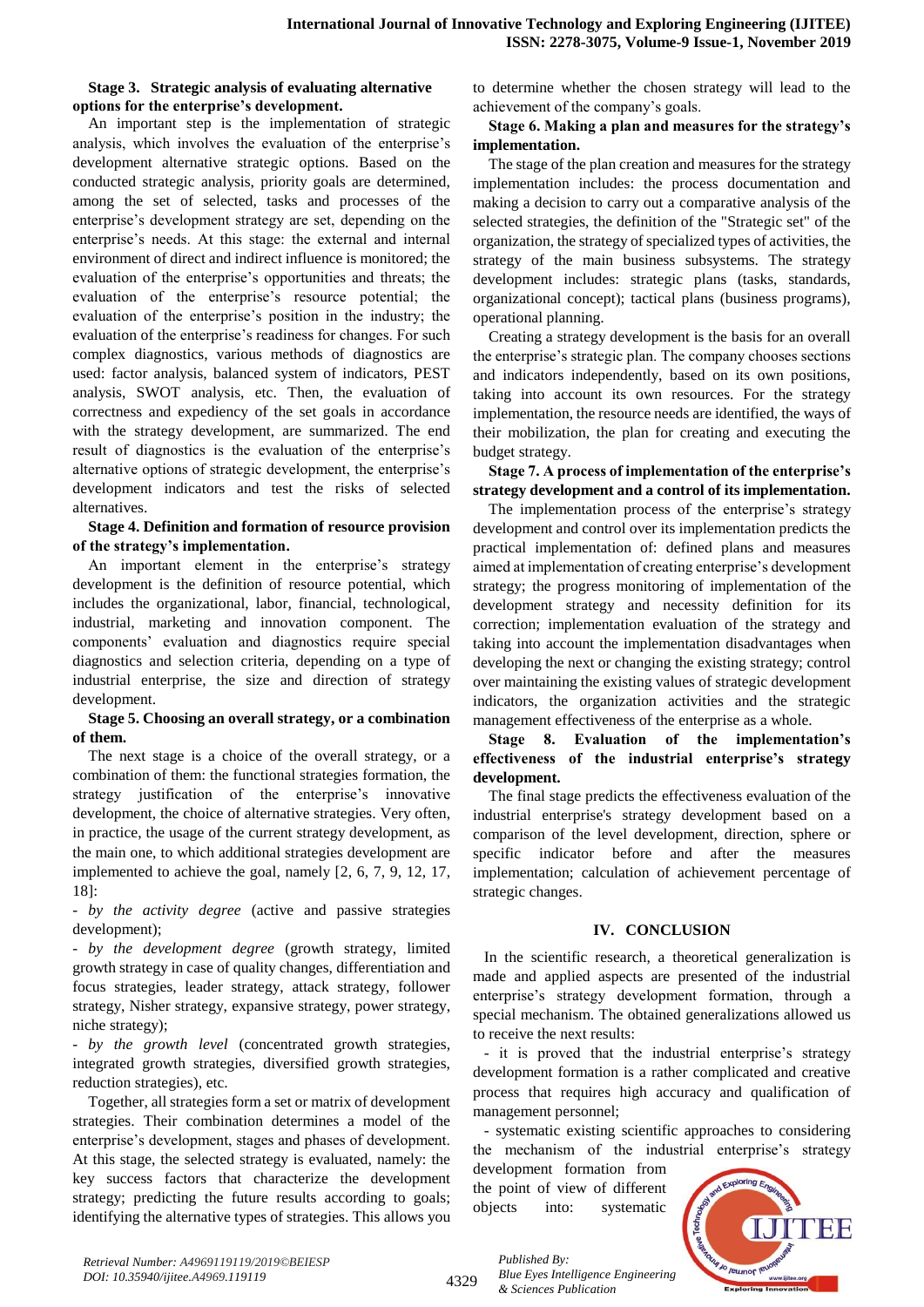approach, functional approach, hierarchical approach, process approach, system-targeted approach, systemic-structural approach;

- it is noted that the most rational in the current conditions of the industrial enterprises' functioning is the use of systemic-structural approach;

- presented the advanced mechanism of the industrial enterprise's strategy development formation, on the basis of the offered approach, as a systematic algorithm of actions: from the object's definition, formation of the purpose and goals of the strategy's development and forecasting of the results to practical implementation and evaluation of the strategy's effectiveness, which is implemented at five levels: corporate level, business level, functional level, technical level, operational level and modular level;

- it is stated that practical implementation of the proposed algorithm by the industry entity will contribute to the complexity, systematization and justification of the strategies' development in each business context. In particular, when plans are defined and measures are implemented towards the developed enterprise's strategy development implementation; monitoring the implementation's progress and evaluation of the quality of the strategy development implementation; control over maintaining the existing values of strategic development indicators, organization activities and the effectiveness of the enterprise's strategic management as a whole.

## **REFERENCES**

- 1. O.V. Lyulov, Forming of development strategies of enterprise in conditions of unbalanced economy, Abstract of Ph.D. dissertation, Economics and Management of Enterprises by Types of Economic Activity, Sumy State University, Sumy, 2011.
- 2. A. A. Doroshuk, "The choice of enterprise's strategy in the conditions of economic crisis," Strategies of development of the enterprise in the conditions of market economy, vol. 3., 2008, pp. 92–95.
- 3. O.V. Raevnev, "Enterprise development management: methodology, mechanisms, models," Kharkiv: INZHEK, 2006, pp. 110-111.
- 4. O. M. Tridid, The enterprise's strategy development in crisis, Ph.D. Thesis, Economics, organization and management of enterprises, Donetsk National University, Donetsk, 2003.
- 5. I. Filipishin, "The concept of industrial enterprise development management," Economy, vol. 1(115), 2012, pp. 112-117.
- 6. S. P. Usik, "Development strategy choice with consideration of enterprise level of readiness for strategic changes," Actual problems of economy, vol. 6(96), 2009, pp. 142-150.
- 7. N. V. Popova, N. M. Belevtsova, "Development of enterprise development strategy," Bulletin of Economics of Transport and Industry, vol.29, 2010, pp. 359-363.
- 8. N. V. Kasyanova, Management of enterprise development on the basis of cumulative approach: concept, models and methods, Donetsk: Kupriyanov VS, 2011.
- 9. I. M. Khvostina, "Mechanism of enterprise development management," Investments: practice and experience, vol. 1, 2015, pp. 30-33.
- 10. V.M. Kolosok, Methodology of development of strategic management of large industrial enterprises, Mariupol: State Technical University 'Azov State Technical University", 2012.
- 11. S. Yu. Khaminich, Management of the enterprise on the basis of educational potential, Donetsk: DNU, 2006.
- 12. O. I. Khomenko, "Types of strategies and tools for forming the strategy of enterprise development," Management development, vol. 3(181), 2015, pp.131-137.
- 13. V. V. Zhikhareva, T. M. Savelieva, "Formation of strategy of enterprise development under uncertainty," Economy and society, vol. 9, 2017, pp. 423-427.
- 14. I. V. Smolin, System of strategic planning of enterprise development, Ph.D. Thesis, Economics, organization and management of

enterprises, Kyiv National University of Trade and Economics, Kyiv, 2005, Ukraine.

- 15. I. V. Tyukha, I. O. Denysyuk, "The strategy development in the system of enterprise's strategie," Economics of the food industry, vol. 3(19), 2013, pp. 33-37.
- 16. Chandler Alfred D.Jr. Strategy and Structure: Chapters in the History of the Industrial Enterprise, Mass.: M. I. T. Press Pp. xiv, Cambridge, 1962.
- 17. Warner, Mildred, Lingwen Zheng, Economic Development Strategies for Recessionary Times: Survey Results from 2009, ICMA Municipal Year Book 2011 (Washington, D.C.: ICMA, 2011), pp. 33-42.
- 18. Lee Frederiksen "Business development strategy: a high-growth approach," January 2019, [Online]. Available: [https://hingemarketing.com/blog/story/business-development-strategy](https://hingemarketing.com/blog/story/business-development-strategy-a-high-growth-approach) [-a-high-growth-approach.](https://hingemarketing.com/blog/story/business-development-strategy-a-high-growth-approach)

## **AUTHORS PROFILE**



**Oleksandr Kundytskyj,** Doctor of Economics, Professor of Ivan Franko National University of Lviv, Faculty of Economy, Head of Management Department. Sphere of scientific interests: theoretical and methodological and applied problems of state regulation of factors of production, markets of factors of production

in transformation economies, financial management. Оver 70 scientific and methodological works, 7 collective monographs: "Regulation of the financial base of production factors reproduction"», "Economic resource markets in Ukraine: problems of formation and state regulation", "Land Market in Ukraine: Regional Aspect", "Economic regulation of reproduction of factors of production", "State regulation of financial resources of reproduction of physical capita", «"State regulation of financial resources for land reproduction as a factor of production", "Regulation of the financial basis for the reproduction of factors of production". Education: 1992-1997: Ivan Franko National University of Lviv, diploma in the specialty "Economics", qualification of economist, EL "specialist"; 2002: PhD "Financial base of development of small business in Ukraine"; 2012: Doctoral dissertation "Economic regulation of reproduction of factors of production of ciphers" (specialty 08.00.03. «Management of the national economy»).



**Mariana Vykliuk,** Candidate of Sciences (Economics), Associate Professor, Head of the Department of Economics and Entrepreneurship of the European University. Sphere of scientific interests: theoretical and methodological and applied principles of regulation of

innovation and investment activity of enterprises, financial and tax security, financial and tax regulation of economy, financial management of business processes. Оver 80 scientific and methodological works, 3 collective monographs: "Regulation of innovative activity of enterprises of the transport machinery", "Organizational and economic mechanism of functioning of enterprises of the service sector", "Financial and economic mechanism of management of activity of hotel enterprises". Education: 2000-2005: European University, diploma in the specialty "Finance", qualification of financiert, EL "specialist"; 2005-2008: postgraduate student, European University (specialty 08.00.04 "Economy and enterprise management (by type of economic activity)"); 2012: PhD "Adjusment of innovative activity of enterprises of the transport machinery".



*Published By:*

*& Sciences Publication* 

*Blue Eyes Intelligence Engineering* 

**Natalia Kovalenko,** Candidate of Sciences (Economics), Associate Professor of the Department of International Economics, National Aviation University. Sphere of scientific interests: economy, labor resources, labor productivity, enterprise competitiveness, enterprise strategies, enterprise development management,

marketing, the complex marketing communications elements. Оver 60 scientific and methodological works, 1 collective monographs: "Financial activities and corporate strategy commercial banks". Education: 1998-2003: Kyiv National Economic University (now National Economic University named after Vadym Hetman) specialty Management of Organizations, qualification "Master in Organization Management"; 2003-2006:

postgraduate student, National Aviation University (specialty 08.00.04 "Economy and enterprise management (by type of economic activity)"); 2010: PhD "Organizational mechanism of interaction of airlines with the subjects of the tourist services market".